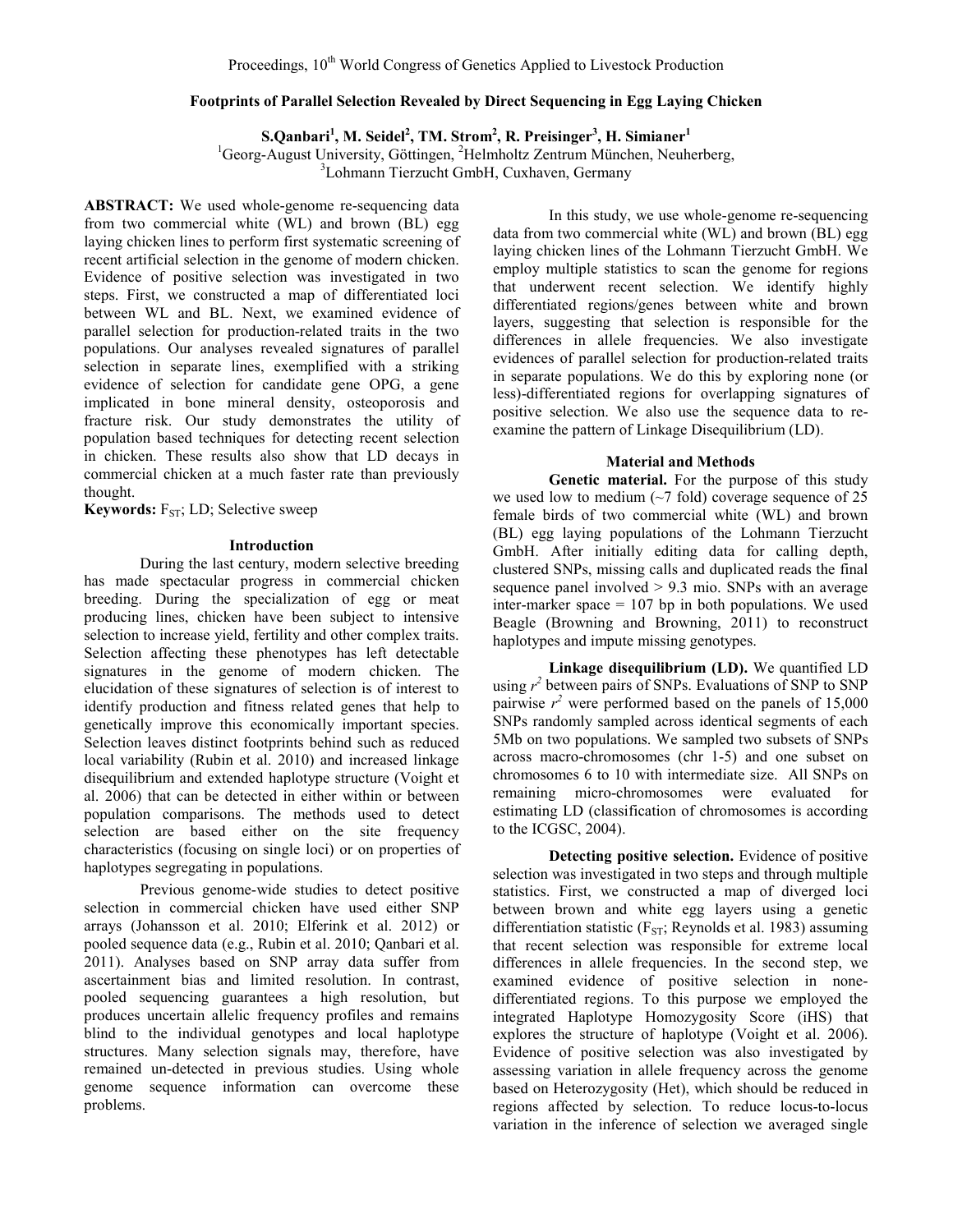SNP values for non-overlapping windows of 40 kb across the genome. Window size was adapted based on the extent of LD (Figure 1). The metrics were also estimated using different window size to explore the sensitivity to the choice of window. Empirical p-values were generated by genome wide ranking of  $F_{ST}$ , |iHS| and Het values. We annotated candidate genomic regions by aligning the positions to the chicken genome sequence assembly (build 4), to reveal genes located in the respective region.



**Results and Discussion**

**Extent of LD.** A detailed profile of LD over the entire genome is a quantity of interest, especially for the use in breeding programs implementing genomic selection. Previous studies of LD structure in commercial chicken populations have used low resolution panels of ascertained SNPs mainly selected based on their minor allele frequency (MAF) and position on the genome (e.g., Qanbari et al. 2010). The sequence data analyzed in this study includes roughly 200 times more SNPs than the 50K array previously used in chicken for examining LD. The increased SNP density provides a greater coverage of rare and low frequency SNPs than in any previous study based on SNP chip data.

Consistent with the demographic history, WL exhibited a slower decay of LD than BL over physical distance (Figure 1). It is evident that average LD does not extend beyond the inter-marker space of 100Kb across the genome. Previous studies in commercial chicken however, found strong LD extending over several Megabasepairs (e.g., Qanbari et al. 2010). However, LD as measured by  $r^2$ depends on allele frequencies and the difference between this study and previous studies may partially be explained by the biased SNPs selection on the genotyping arrays, where SNPs mainly were ascertained aiming at a uniform allele frequency distribution and coverage of the genome. Additionally, differences in the sample composition may explain the results, as LD is strongly affected by population structure. Characterizing LD using structured populations leads to an inflation of the LD statistics, which might have affected previous studies. Finally, genotyping error reduces

apparent LD, and is a major concern for low- and intermediate-depth coverage re-sequencing data. Our analyses also revealed a substantial difference between chromosomes which can be attributed to the much higher recombination rates on short chromosomes.

**Exploring putatively selected loci.** We calculated  $F_{ST}$  values for each SNP and examined its distribution at the level of the genome, the chromosome, and individual genes. The empirical genome-wide distribution of  $F_{ST}$  indicates that recent selection has severely operated on the genome (Genome-wide  $F_{ST} = 0.39 \pm 0.33$ ). The average  $F_{ST}$  for autosomal and Z-linked SNPs was significantly different (0.32 and 0.40, respectively; t test  $p < 2.2e-16$ ) (see also Figure 2A). A higher average  $F_{ST}$  for Z -chromosome SNPs is expected because of its smaller effective population size compared with that of the autosomes, which makes it more sensitive to demographic events and/or natural selection. Sliding single site values of  $F_{ST}$  resulted in a total of 24,797 windows across the genome. Evidence of the positive selection was then assumed for windows in the extreme  $1\%$ of the empirical distribution which resulted in 36 significant regions ( $F_{ST} > 0.72$ ). These results based on sequencing entire genome provide a detailed map of differentiated loci, some overlapped with genes previously suggested being under selection (data not shown).

Signatures of selection can be recognized when adjacent SNPs all show high  $F_{ST}$ , due to the hitch-hiking effect, implying divergent selection between populations, or where adjacent SNPs all show low  $F_{ST}$ , implying balancing selection. A cluster of low-profile- $F_{ST}$  SNPs, however, may also reflect a parallel fixation of beneficial allele in two separate populations which have different phylogenetic history, but have been selected for similar breeding goals (e.g. white-egg layers and brown-egg layers). This scenario suggests that true signals generated by selection would overlap across the populations. To address this hypothesis in more detail, we further explored the pattern of DNA in the region of low-profile-  $F_{ST}$  windows ( $F_{ST}$  <0.05, see Figure 2A). We examined the local variability (Het), and extent of haplotypes segregating in the region. Strong evidence of a selective sweep reflected by a set of windows extending over 1Mb on chromosome 2 was observed in the region harboring the OPG (TNFRSF11B) gene (Figure 2B,C,D). Osteoprotegerin, the product of this gene, is a key negative regulator of osteoclastogenesis and is secreted by osteoblasts/stromal cells. In humans, polymorphisms within the OPG gene have been widely studied and associated with bone mineral density, osteoporosis and fracture risk (e.g., Richards et al. 2008, among others). Osteoporosis is a progressive loss in structural bone and is a common problem in caged egg-laying strains of hens (Whitehead and Fleming, 2000). Welfare issues associated with osteoporosis have become more urgent due to the increasing use of battery cages. In addition to animal welfare concerns, osteoporosis causes major economic loss in the egg-laying industry (Schreiweis et al. 2005).